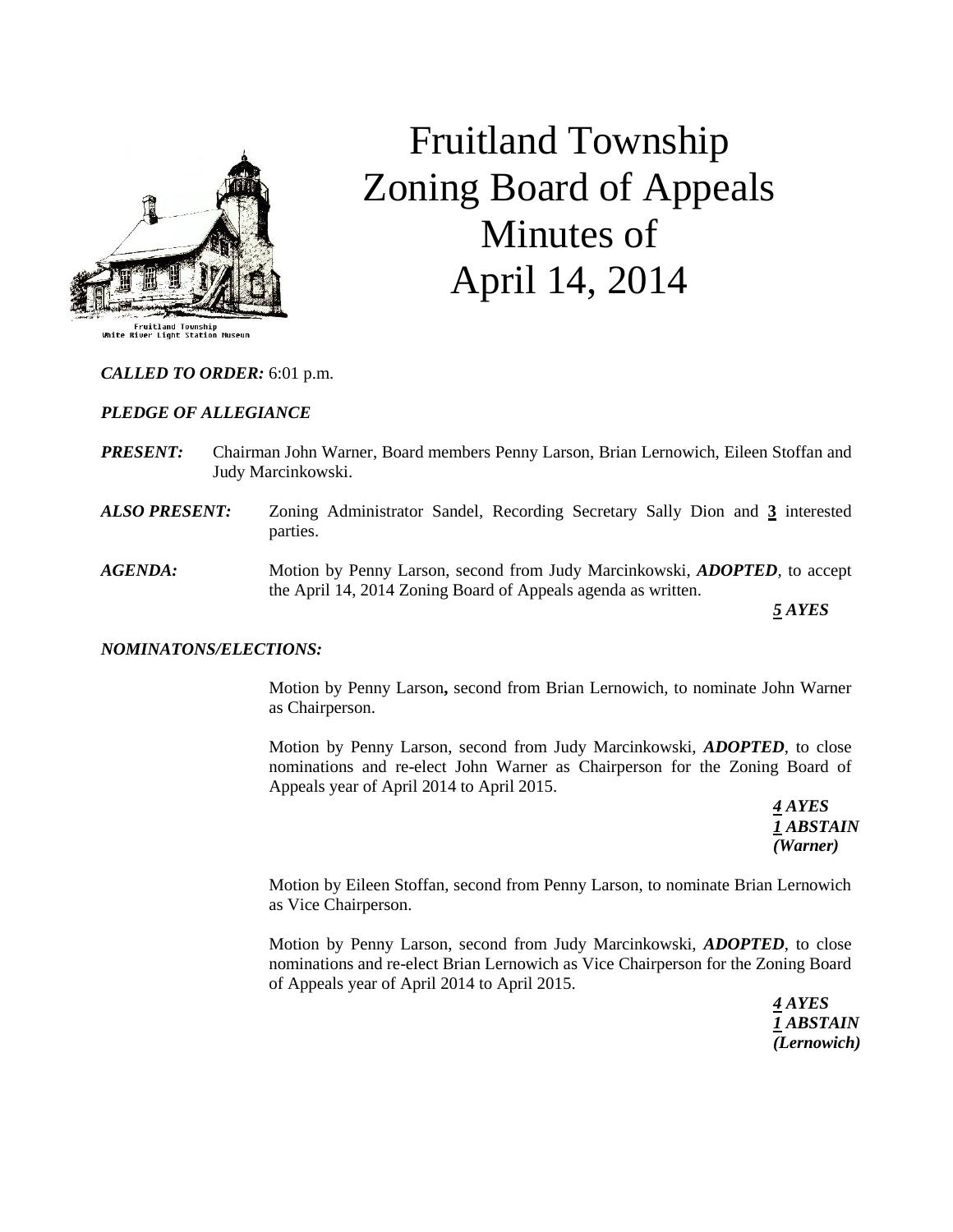Motion by Brian Lernowich, second from Penny Larson, ADOPTED, to close nominations and re-elect Eileen Stoffan for the Zoning Board of Appeals year of April 2014 to April 2015.

> *4 AYES 1 ABSTAIN (Stoffan)*

*MINUTES:* Motion by Eileen Stoffan, second from Judy Marcinkowski, *ADOPTED,* to accept the February 10, 2014 Zoning Board of Appeals minutes as written. *5 AYES*

Chairman Warner explained the purpose and function of the Zoning Board of Appeals and that the following application is being continued from the February 10, 2014 meeting.

# *5710 Scenic Drive 61-06-012-300-0019-00*

**Brad VanBergen, Winberg Construction, on behalf of Jack/Brenda Groessl, homeowners,** requests a variance from the following articles for the construction of an Accessory Building in the Inland Lakes District:

**Article VIIIa,** Inland Lakes District, Section 8.02a Site Development Standards, (1) Rear Yard Setback. **Article III,** General Provisions, Section 3.31 Average Setback Lines, (D) Rear (Shoreline View Protection) and Section 3.08 Accessory Buildings and Uses (G) (2) Maximum Accessory Building Footprint Size.

Brad VanBergen, Winberg Construction, 8868 Water Street, Montague, Michigan gave overview of the findings of the Muskegon County Drain Commissioner Brenda Moore regarding the Mason Drain pipe that stretches across the Groessl property located at 5710 Scenic Drive. The pipe is the terminus of the Mason Drain. Although the drain has been there for many years, there is no documented easement across this property. Her understanding is that both the excavator and builder agree with the Groessl's that it is not necessary to move the existing pipe to accommodate the drain easement and in this case avoiding the expense to move the pipe, especially considering it was placed not that long ago, is the most cost effective approach. At a meeting it was agreed the excavator is going to expose the pipe so the surveyor can get coordinates on its location. Her office will ask the surveyor to provide a description of the 15 foot easement alongside of the pipe that keeps the pipe close to the westerly edge of the easement, leaving area between the pipe and garage for equipment access in the event that the pipe needs to be worked on in the future. The easement should be written from the existing catch basin to the discharge point in White Lake.

After the findings of the Drain Commissioner the first site plan was amended to re-locate the proposed garage to comply with the 15 foot easement and the size was reduced per the comments from the Zoning Board of Appeals members at the February 10, 2014 meeting.

# *Correspondence:* None

Zoning Administrator Sandel stated as proposed now the garage will be approximately 33 foot from the seawall and that even though the proposed garage is still over the maximum allowed by ordinance they did reduce the size and they do meet the side yard setback.

## *Board Comments:*

Chairperson Warner states he likes the idea that the proposed garage is being moved further from the lake.